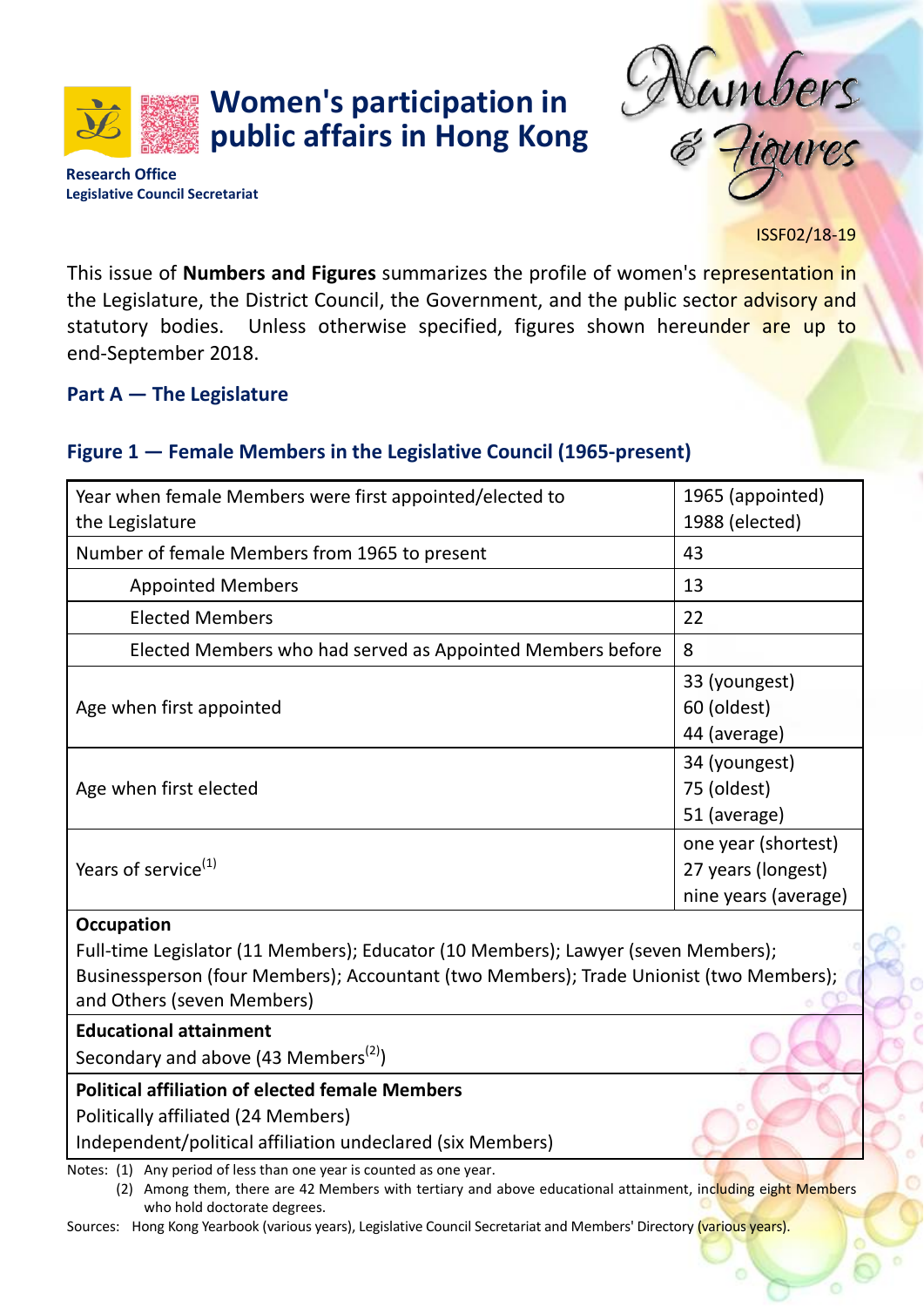

|  |  | Figure 2 – Number of female Members in the Legislative Council (1966-present) $^{(1)}$ |
|--|--|----------------------------------------------------------------------------------------|
|  |  |                                                                                        |

| <b>Period</b> |      | <b>Female Members</b>   | <b>Total number of</b>            |                |
|---------------|------|-------------------------|-----------------------------------|----------------|
|               |      | <b>Official Members</b> | <b>Unofficial/Elected Members</b> | <b>Members</b> |
| 1960s         | 1966 | 0                       | (4%)<br>1                         | 26             |
|               | 1967 | $\mathbf 0$             | (4%)<br>1                         | 26             |
|               | 1968 | 0                       | (4%)<br>1                         | 26             |
|               | 1969 | $\boldsymbol{0}$        | (4%)<br>1                         | 26             |
| 1970s         | 1970 | $\overline{0}$          | (4%)<br>1                         | 26             |
|               | 1971 | 0                       | (4%)<br>1                         | 26             |
|               | 1972 | $\mathbf 0$             | (4%)<br>1                         | 26             |
|               | 1973 | $\mathbf 0$             | (10%)<br>3                        | 30             |
|               | 1974 | $\mathbf 0$             | (3%)<br>1                         | 30             |
|               | 1975 | $\mathbf 0$             | $\overline{2}$<br>(7%)            | 30             |
|               | 1976 | $\pmb{0}$               | 2<br>(7%)                         | 30             |
|               | 1977 | $\mathbf 0$             | 3<br>(7%)                         | 42             |
|               | 1978 | $\mathbf 0$             | 3<br>(7%)                         | 45             |
|               | 1979 | 0                       | 2<br>(4%)                         | 45             |

Note: (1) Annual figures refer to the positions as at the beginning of each year.

n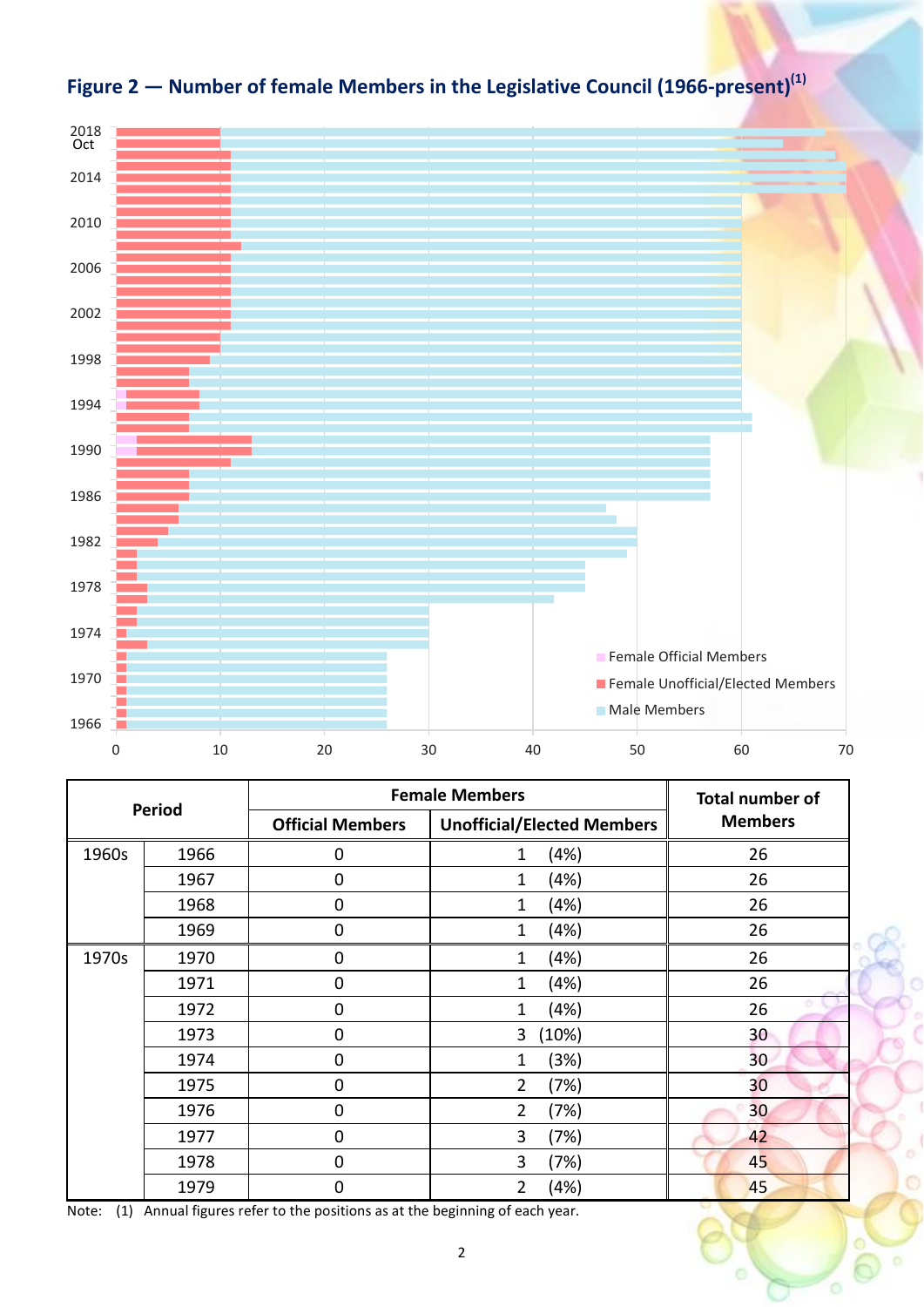|       |        | <b>Female Members</b>           | <b>Total number of</b>            |                |
|-------|--------|---------------------------------|-----------------------------------|----------------|
|       | Period | <b>Official Members</b>         | <b>Unofficial/Elected Members</b> | <b>Members</b> |
| 1980s | 1980   | $\pmb{0}$                       | 2(4%)                             | 45             |
|       | 1981   | $\boldsymbol{0}$                | 2(4%)                             | 49             |
|       | 1982   | $\boldsymbol{0}$                | 4 (8%)                            | 50             |
|       | 1983   | $\pmb{0}$                       | 5(10%)                            | 50             |
|       | 1984   | $\pmb{0}$                       | 6(13%)                            | 48             |
|       | 1985   | $\pmb{0}$                       | 6 (13%)                           | 47             |
|       | 1986   | $\pmb{0}$                       | 7 (12%)                           | 57             |
|       | 1987   | $\pmb{0}$                       | 7 (12%)                           | 57             |
|       | 1988   | $\pmb{0}$                       | 7 (12%)                           | 57             |
|       | 1989   | $\boldsymbol{0}$                | 11 (19%)                          | 57             |
| 1990s | 1990   | 2(4%)                           | 11 (19%)                          | 57             |
|       | 1991   | 2(4%)                           | 11 (19%)                          | 57             |
|       | 1992   | $\mathbf 0$                     | 7(11%)                            | 61             |
|       | 1993   | $\boldsymbol{0}$                | 7 (11%)                           | 61             |
|       | 1994   | 1(2%)                           | 7 (11%)                           | $60^{(2)}$     |
|       | 1995   | 1(2%)                           | 7 (11%)                           | 60             |
|       | 1996   |                                 | $7(12%)^{(3)}$                    | 60             |
|       | 1997   |                                 | 7 $(12\sqrt{9})^{(4)}$            | 60             |
|       | 1998   |                                 | 9 (15%)                           | 60             |
|       | 1999   |                                 | 10 (17%)                          | 60             |
| 2000s | 2000   |                                 | 10 (17%)                          | 60             |
|       | 2001   |                                 | $11(18\%)^{(5)}$                  | 60             |
|       | 2002   | Abolition of seats for          | 11 (18%)                          | 60             |
|       | 2003   | Official Members <sup>(3)</sup> | 11 (18%)                          | 60             |
|       | 2004   |                                 | 11 (18%)                          | 60             |
|       | 2005   |                                 | 11 (18%)                          | 60             |
|       | 2006   |                                 | 11 (18%)                          | 60             |
|       | 2007   |                                 | 11 (18%)                          | 60             |
|       | 2008   |                                 | $12(20%)^{(6)}$                   | 60             |
|       | 2009   |                                 | 11 (18%)                          | 60             |

# Figure 2 – Number of female Members in the Legislative Council (1966-present)<sup>(1)</sup> **(cont'd)**

Notes: (2) The Governor in his capacity as the President had been a Member of the Legislative Council until February 1993, when the then Governor Chris Patten handed over the presidency to an Unofficial Member who was elected to that office by all Unofficial Members. As such, the total number of Members of the Legislative Council decreased from 61 to 60.

(3) The Legislative Council (Electoral Provisions) (Amendment) Bill, providing for the abolition of seats for all Official Members and Unofficial Members, was passed in June 1994. Following the passage of the Bill, all Members of the Legislative Council have been returned by elections since September 1995.

(4) One female Member resigned in June 1997. Her seat was replaced by another female Member a month later.

(5) One male Member, who was returned by geographical constituency, did not accept the office. His seat was replaced by a female Member in December 2000.

(6) One male Member, who was returned by geographical constituency, passed away in August 2007. His seat was replaced by a female Member in December 2007.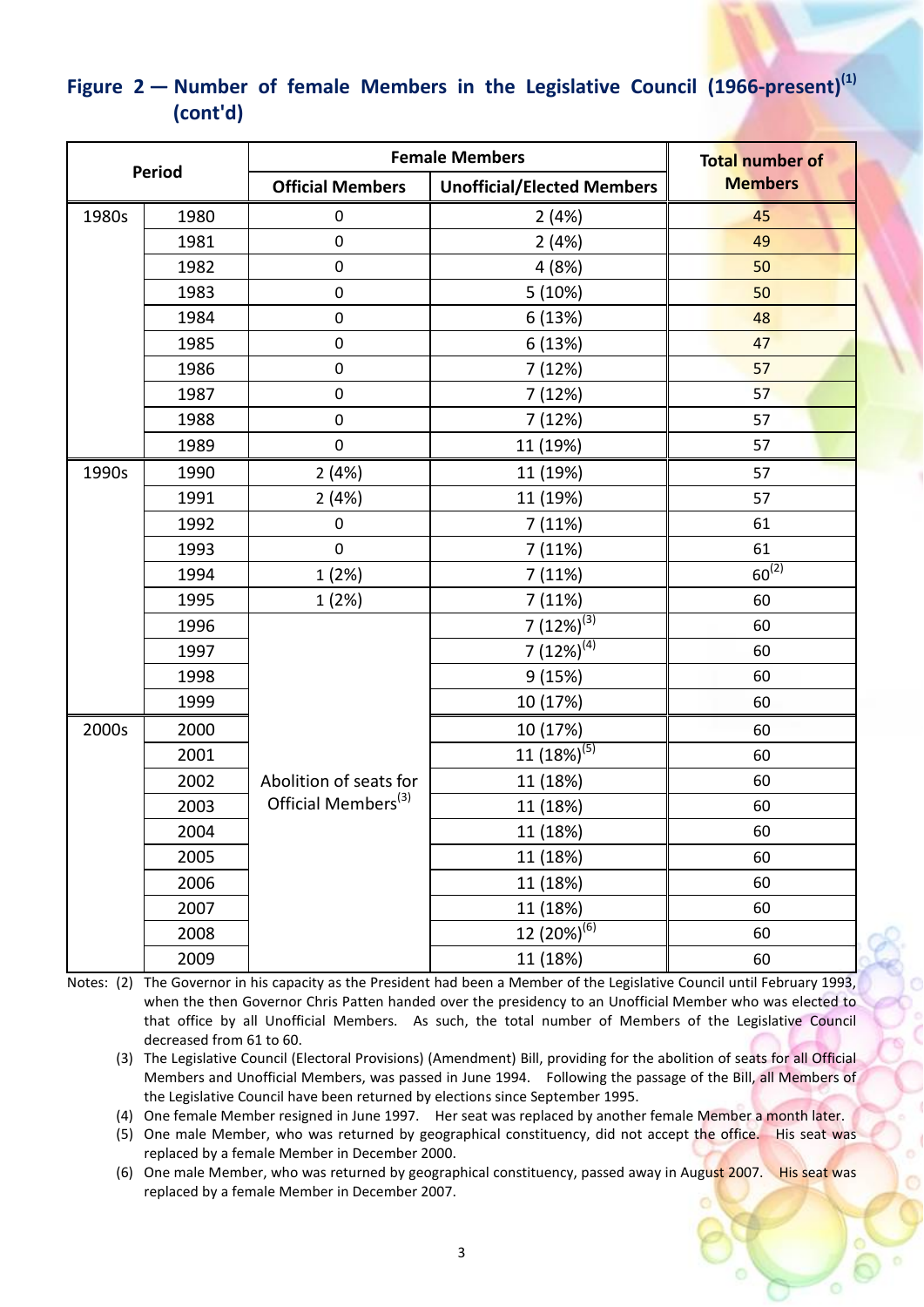# Figure 2 – Number of female Members in the Legislative Council (1966-present)<sup>(1)</sup> **(cont'd)**

| Period |          | <b>Female Members</b>                                        | <b>Total number of</b><br><b>Members</b> |                       |
|--------|----------|--------------------------------------------------------------|------------------------------------------|-----------------------|
|        |          | <b>Unofficial/Elected Members</b><br><b>Official Members</b> |                                          |                       |
| 2010s  | 2010     |                                                              | 11 (18%)                                 | 60                    |
|        | 2011     |                                                              | 11 (18%)                                 | 60                    |
|        | 2012     |                                                              | 11 (18%)                                 | 60                    |
|        | 2013     |                                                              | 11 (16%)                                 | 70                    |
|        | 2014     | Abolition of seats for<br>Official Members <sup>(3)</sup>    | 11 (16%)                                 | 70                    |
|        | 2015     |                                                              | 11 (16%)                                 | 70                    |
|        | 2016     |                                                              | 11 (16%)                                 | $69^{(7)}$            |
|        | 2017     |                                                              | $10(16\%)^{(8), (9)}$                    | $64^{(8), (9)}$       |
|        | Oct 2018 |                                                              | $10(15\%)^{(8), (9)}$                    | $68^{(8), (9), (10)}$ |

Notes: (7) One male Member resigned in September 2015. His seat was replaced by a male Member in February 2016. As such, the total number of Members of the Legislative Council on 1 January 2016 fell short from the total number of seats (70) by one.

(8) According to the Judgment of the Court of First Instance of the High Court on 15 November 2016, Sixtus LEUNG Chung-hang and YAU Wai-ching have been disqualified from assuming the office of a Member of the Legislative Council, and have vacated the same since 12 October 2016, and are not entitled to act as a Member of Legislative Council. Accordingly, the figure does not include the disqualified Members mentioned.

(9) According to the Judgement of the Court of First Instance of the High Court on 14 July 2017, LEUNG Kwok-hung, Nathan LAW Kwun-chung, YIU Chung-yim and LAU Siu-lai have been disqualified from assuming the office of a Member of Legislative Council, and have vacated the same since 12 October 2016, and are not entitled to act as a Member of Legislative Council. Accordingly, the figure does not include the disqualified Members mentioned.

(10) Gary FAN Kwok-wai, AU Nok-hin, Vincent CHENG Wing-shun and Tony TSE Wai-chuen were declared to be returned as Members of Legislative Council at the Legislative Council by-election held on 11 March 2018, and took the oath to assume office at the Council meeting of 21 March 2018. Accordingly, the figure includes the four Members returned from the by-election mentioned.

Sources: Hong Kong Yearbook (various years) and Legislative Council Secretariat.

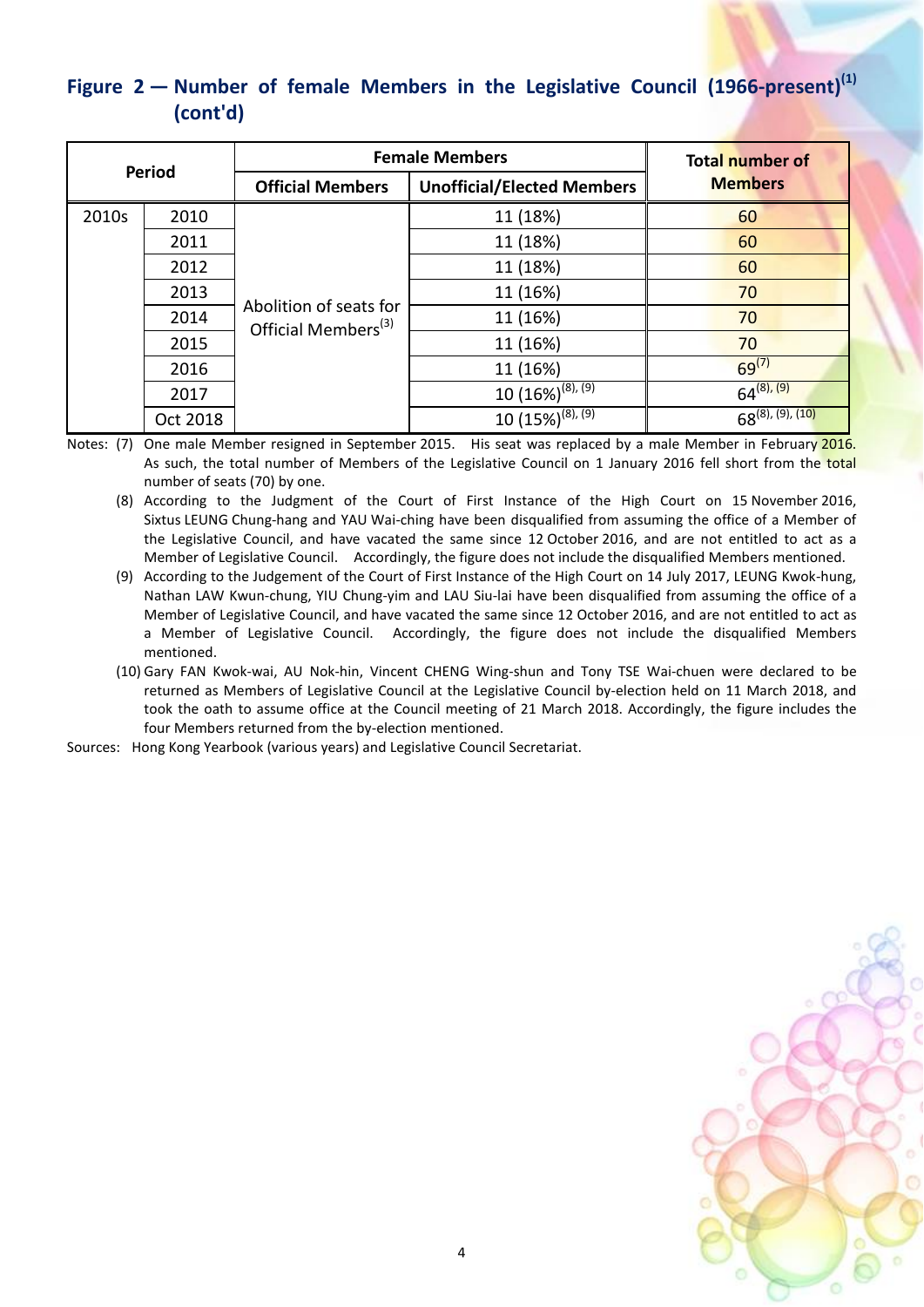# **Figure 3 — Number of female and male candidates and elected candidates in Legislative Council elections (1998-2016)**



|                | <b>Number of candidates</b> |               |              |             | <b>Number of elected candidates</b> |              |
|----------------|-----------------------------|---------------|--------------|-------------|-------------------------------------|--------------|
|                | <b>Male</b>                 | <b>Female</b> | <b>Total</b> | <b>Male</b> | <b>Female</b>                       | <b>Total</b> |
| May 1998       | 141 (85%)                   | 25 (15%)      | 166          | 50 (83%)    | 10 (17%)                            | 60           |
| September 2000 | 127 (82%)                   | 28 (18%)      | 155          | 50 (83%)    | 10 (17%)                            | 60           |
| September 2004 | 133 (84%)                   | 26 (16%)      | 159          | 49 (82%)    | 11 (18%)                            | 60           |
| September 2008 | 163 (81%)                   | 38 (19%)      | 201          | 49 (82%)    | 11 (18%)                            | 60           |
| September 2012 | 231 (80%)                   | 56 (20%)      | 287          | 59 (84%)    | 11 (16%)                            | 70           |
| September 2016 | 245 (82%)                   | 53 (18%)      | 298          | 58 (83%)    | 12 (17%)                            | 70           |

Source: Census and Statistics Department.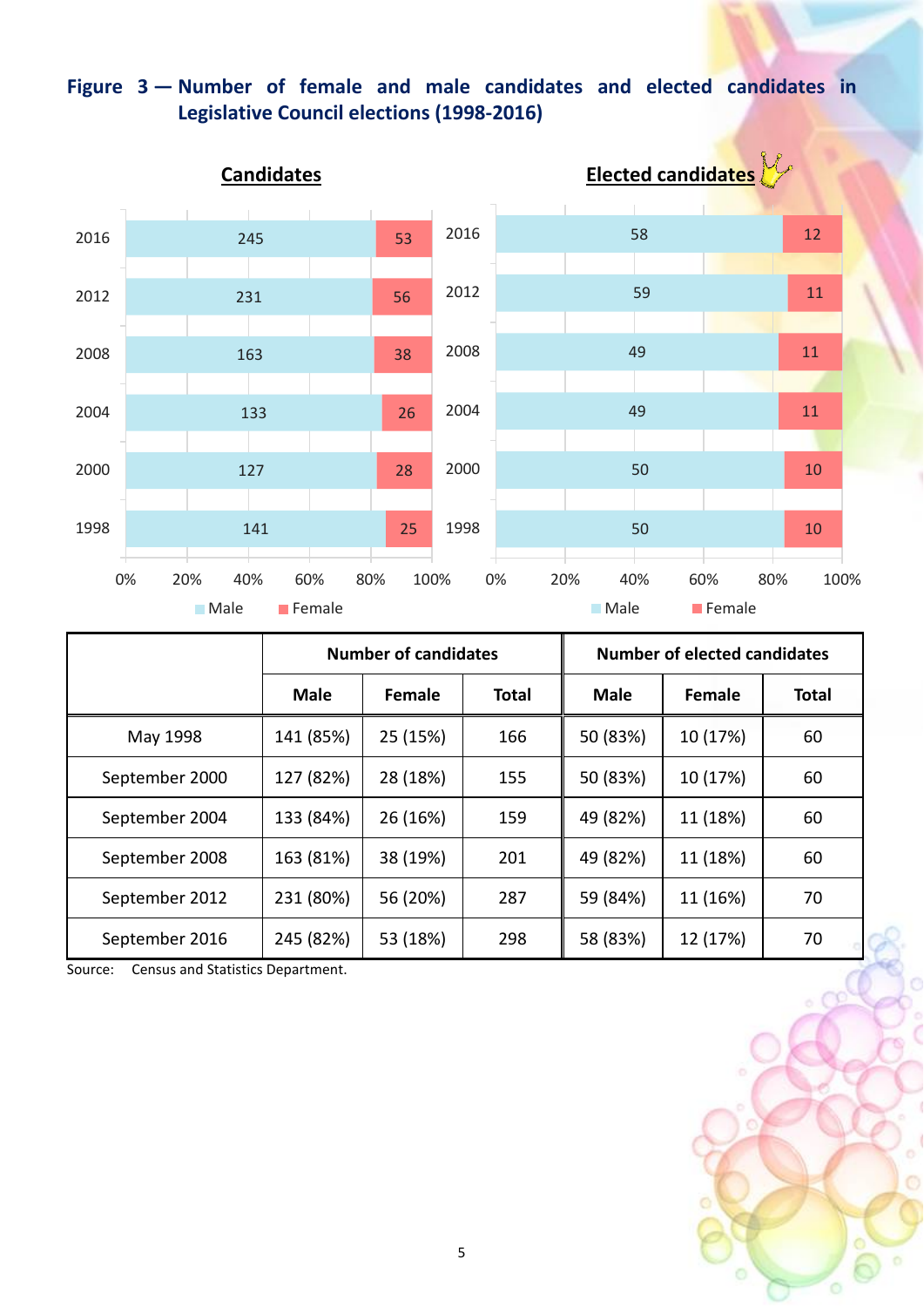**Figure 4 — Number of female and male Members taking up chairmanship and deputy chairmanship of Panels, committees, and subcommittees of the Legislative Council(1)**



|                                                                                                                       |                           | <b>Fifth Legislative Council</b> | $(2012 - 2016)$                 | <b>Sixth Legislative Council</b><br>(2016-2017 and<br>2017-2018 sessions) |                                 |
|-----------------------------------------------------------------------------------------------------------------------|---------------------------|----------------------------------|---------------------------------|---------------------------------------------------------------------------|---------------------------------|
|                                                                                                                       |                           | <b>Male</b><br><b>Members</b>    | <b>Female</b><br><b>Members</b> | Male<br><b>Members</b>                                                    | <b>Female</b><br><b>Members</b> |
| Standing Committees <sup>(2)</sup> , the<br><b>Committee on Rules of Procedure,</b><br>the Committee on Access to the | Chairman                  | 12 (100%)                        | (0%)<br>0                       | (75%)<br>6                                                                | 2(25%)                          |
| <b>Legislature's Documents and</b><br><b>Records, and the House Committee</b>                                         | <b>Deputy</b><br>chairman | 9<br>(75%)                       | 3(25%)                          | (75%)<br>6                                                                | 2(25%)                          |
| <b>Subcommittees of the Finance</b>                                                                                   | Chairman                  | (75%)<br>6                       | 2(25%)                          | $\overline{2}$<br>(50%)                                                   | 2(50%)                          |
| Committee <sup>(3)</sup>                                                                                              | Deputy<br>chairman        | 8 (100%)                         | (0%)<br>0                       | 4 (100%)                                                                  | (0%)<br>$\mathbf{0}$            |

Notes: (1) The chairman and deputy chairman of a committee were elected to hold office for a term or until the work of the committee was completed, unless re-election took place in the interim. There were exceptions for the chairmanship and deputy chairmanship of the Finance Committee, subcommittees of the Finance Committee, the House Committee, and Panels, as their respective chairmen and deputy chairmen held office until the election of new chairmen and deputy chairmen in the next session.

- (2) Standing Committees included the Finance Committee, the Public Accounts Committee, and the Committee on Members' Interests.
- (3) Two subcommittees of the Finance Committee were formed during the Fifth Legislative Council, and the same number of subcommittees was formed for the 2016-2017 and 2017-2018 sessions of the Sixth Legislative Council taken together.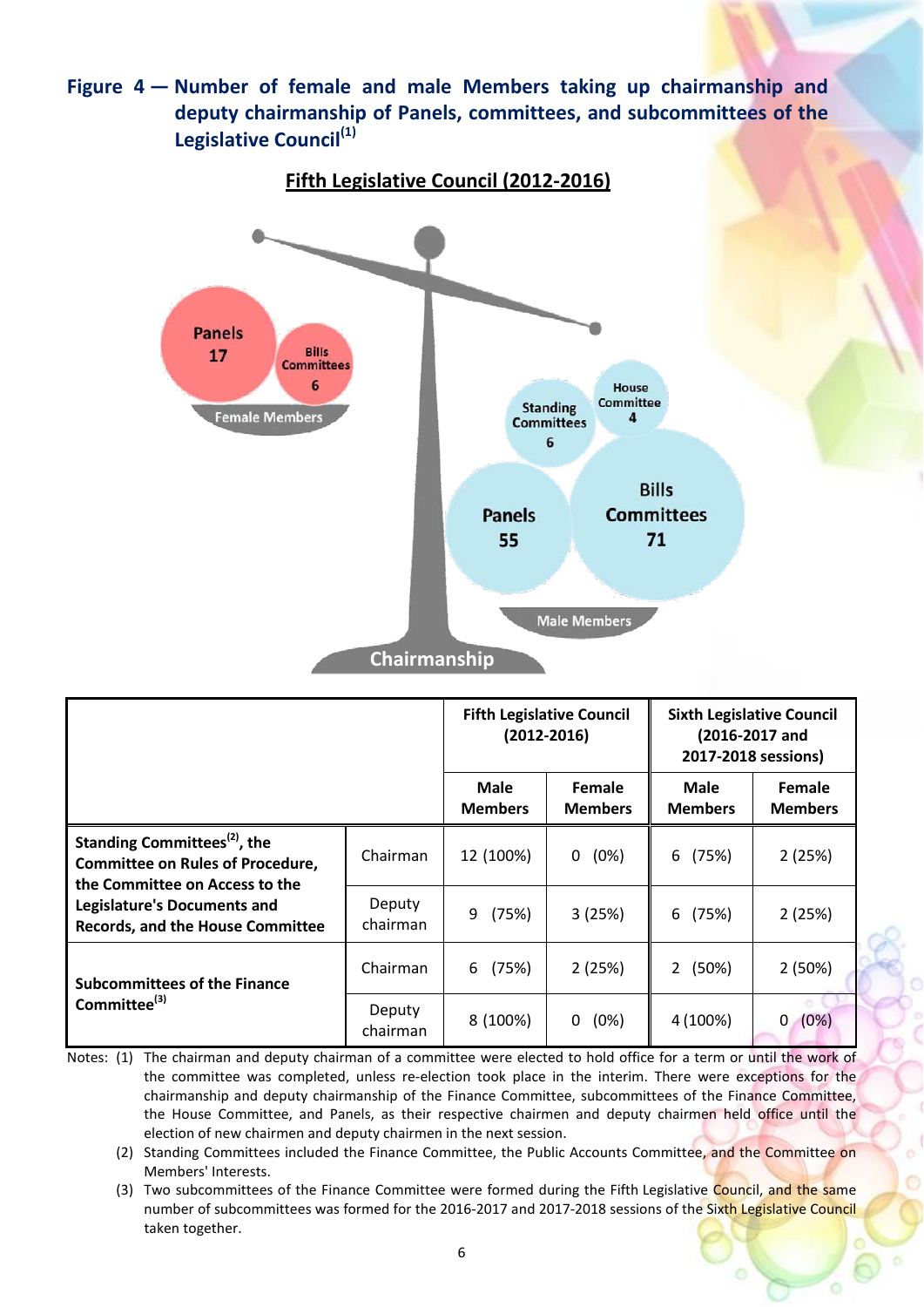# **Figure 4 — Number of female and male Members taking up chairmanship and deputy chairmanship of Panels, committees, and subcommittees of the Legislative Council(1) (cont'd)**

|                                                                          |                                   |                                                           | <b>Fifth Legislative Council</b><br>$(2012 - 2016)$ | <b>Sixth Legislative Council</b><br>(2016-2017 and<br>2017-2018 sessions) |                                 |  |
|--------------------------------------------------------------------------|-----------------------------------|-----------------------------------------------------------|-----------------------------------------------------|---------------------------------------------------------------------------|---------------------------------|--|
|                                                                          |                                   | <b>Male</b><br>Female<br><b>Members</b><br><b>Members</b> |                                                     | <b>Male</b><br><b>Members</b>                                             | <b>Female</b><br><b>Members</b> |  |
| <b>Subcommittees of the House</b><br>Committee <sup>(4)</sup> [excluding | Chairman                          | (73%)<br>8                                                | (27%)<br>3                                          | (77%)<br>10                                                               | 3(23%)                          |  |
| subcommittees on subsidiary<br>legislation]                              | Deputy<br>chairman $(5)$          | 5<br>(71%)                                                | 2<br>(29%)                                          | 5<br>(71%)                                                                | $\overline{2}$<br>(29%)         |  |
|                                                                          | Chairman                          | (92%)<br>71                                               | 6<br>(8%)                                           | 41<br>(93%)                                                               | 3<br>(7%)                       |  |
| Bills Committees <sup>(6)</sup>                                          | Deputy<br>chairman <sup>(5)</sup> | 11 (100%)                                                 | 0<br>(0%)                                           | 7<br>(70%)                                                                | 3<br>(30%)                      |  |
| Subcommittees on                                                         | Chairman                          | (84%)<br>99                                               | 19<br>(16%)                                         | 58<br>(89%)                                                               | (11%)<br>7                      |  |
| subsidiary legislation <sup>(7)</sup>                                    | Deputy<br>chairman <sup>(5)</sup> | 3 (100%)                                                  | (0%)<br>0                                           | (33%)<br>$\mathbf{1}$                                                     | 2<br>(67%)                      |  |
|                                                                          | Chairman                          | (76%)<br>55                                               | (24%)<br>17                                         | 26<br>(72%)                                                               | 10<br>(28%)                     |  |
| Panels <sup>(8)</sup>                                                    | Deputy<br>chairman                | 62<br>(86%)                                               | 10<br>(14%)                                         | 34<br>(94%)                                                               | $\overline{2}$<br>(6%)          |  |
|                                                                          | Chairman                          | 19<br>(86%)                                               | 3<br>(14%)                                          | 5<br>(63%)                                                                | 3<br>(38%)                      |  |
| Subcommittees of Panels <sup>(9)</sup>                                   | Deputy<br>chairman <sup>(5)</sup> | (82%)<br>14                                               | 3<br>(18%)                                          | 5<br>(71%)                                                                | 2<br>(29%)                      |  |
|                                                                          | Chairman                          | 2 (100%)                                                  | (0%)<br>0                                           | 1 (100%)                                                                  | $\mathbf 0$<br>(0%)             |  |
| Select committees <sup>(10)</sup>                                        | Deputy<br>chairman                | (50%)<br>$\mathbf{1}$                                     | (50%)<br>1                                          | 1 (100%)                                                                  | (0%)<br>0                       |  |
|                                                                          | Chairman                          | $\overline{\phantom{a}}$                                  | $\overline{\phantom{0}}$                            | (33%)<br>$\mathbf{1}$                                                     | 2<br>(67%)                      |  |
| Investigation committees <sup>(11)</sup>                                 | Deputy<br>chairman                |                                                           |                                                     | 3 (100%)                                                                  | $\mathbf 0$<br>(0%)             |  |

Notes: (4) A total of 10 subcommittees of the House Committee (excluding subcommittees on subsidiary legislation) were formed during the Fifth Legislative Council. Among them, only one subcommittee had re-elected its chairman and deputy chairman. The corresponding figure for the 2016-2017 and 2017-2018 sessions of the Sixth Legislative Council taken together totalled 13 and none of the subcommittees had re-elected their chairmen or deputy chairmen.

- (5) A deputy chairman was elected among members of the committee or subcommittee if considered necessary.
- (6) A total of 77 Bills Committees were formed during the Fifth Legislative Council, and the corresponding number totalled 44 for the 2016-2017 and 2017-2018 sessions of the Sixth Legislative Council taken together.
- (7) A total of 118 subcommittees on subsidiary legislation were formed during the Fifth Legislative Council and the corresponding figure totalled 65 for the 2016-2017 and 2017-2018 sessions of the Sixth Legislative Council taken together.
- (8) A total of 18 Panels were formed during the Fifth Legislative Council, and the same number of Panels was formed for the 2016-2017 and 2017-2018 sessions of the Sixth Legislative Council taken together.
- (9) A total of 18 subcommittees of Panels were formed during the Fifth Legislative Council. Among them, only two had re-elected their chairmen and deputy chairmen twice. A total of seven subcommittees of Panels were formed for the 2016-2017 and 2017-2018 sessions of the Sixth Legislative Council taken together. Among them, only one had re-elected its chairman and deputy chairman.
- (10) Two select committees were formed during the Fifth Legislative Council, whereas one select committee was formed for the 2016-2017 and 2017-2018 sessions of the Sixth Legislative Council taken together.
- (11) A total of three investigation committees were formed for the 2016-2017 and 2017-2018 sessions of the Sixth Legislative Council taken together.
- Source: Legislative Council Secretariat.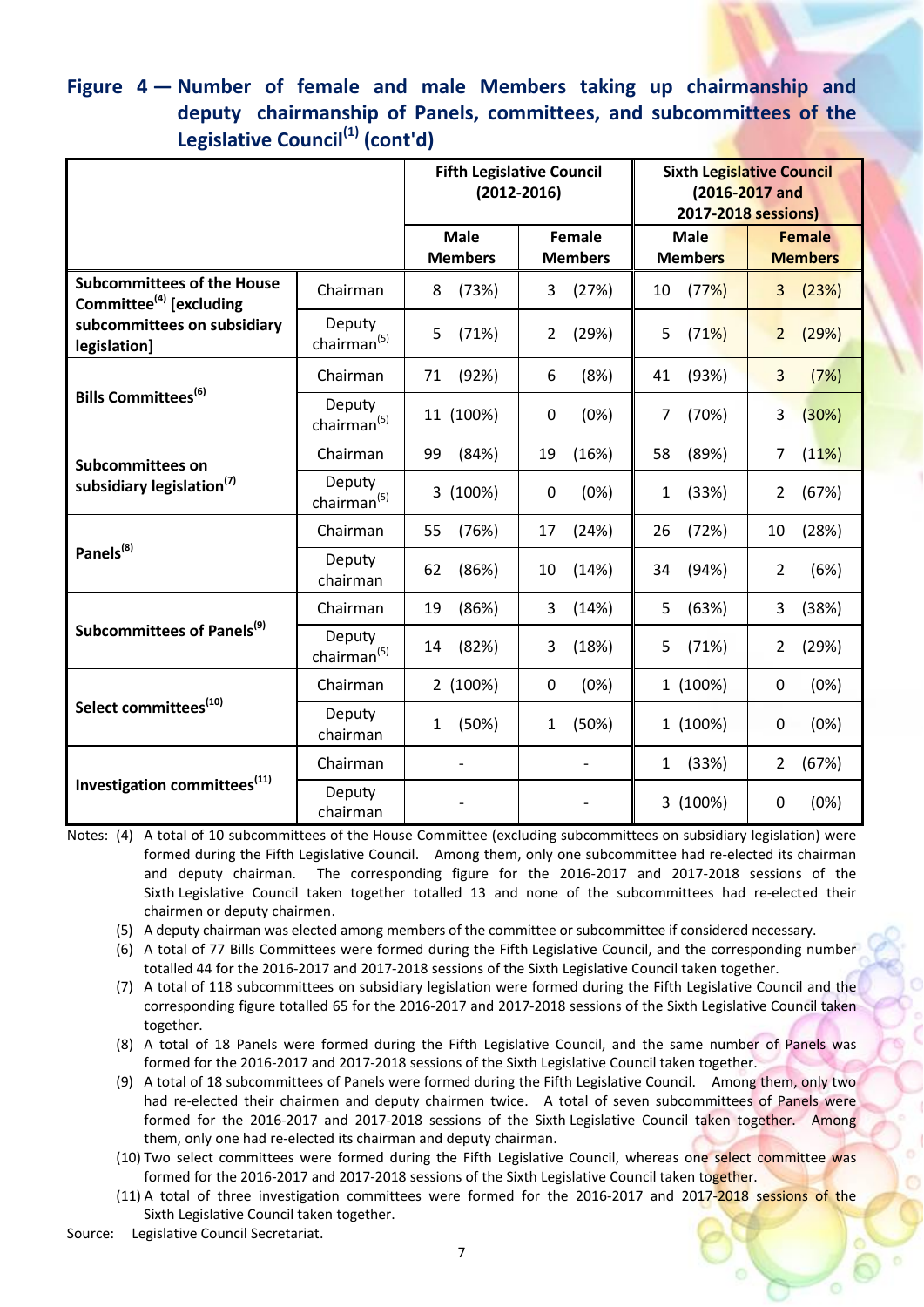## **Figure 5 — Proportion of questions raised, motions moved, bills introduced, and committee stage amendments to bills proposed by female and male Members**

![](_page_7_Figure_1.jpeg)

|                                               | <b>Fifth Legislative Council</b><br>$(2012 - 2016)$ |                       | <b>Sixth Legislative Council</b><br>(2016-2017 and<br>2017-2018 sessions) |                         |
|-----------------------------------------------|-----------------------------------------------------|-----------------------|---------------------------------------------------------------------------|-------------------------|
|                                               | By male                                             | <b>By female</b>      | By male                                                                   | <b>By female</b>        |
|                                               | <b>Members</b>                                      | <b>Members</b>        | <b>Members</b>                                                            | <b>Members</b>          |
| Oral questions raised                         | (82%)<br>468                                        | 101 (18%)             | 211 (80%)                                                                 | 53 (20%)                |
| Written questions raised                      | (83%)                                               | (17%)                 | (84%)                                                                     | (16%)                   |
|                                               | 1669                                                | 349                   | 791                                                                       | 156                     |
| Supplementary questions raised <sup>(1)</sup> | (83%)                                               | (17%)                 | (84%)                                                                     | (16%)                   |
|                                               | 2 6 9 9                                             | 547                   | 1 0 8 9                                                                   | 214                     |
| Motions not intended to have legislative      | (82%)                                               | (18%)                 | (81%)                                                                     | (19%)                   |
| effect moved <sup>(2)</sup>                   | 110                                                 | 24                    | 39                                                                        | 9                       |
| Motions with legislative effect moved         | (90%)                                               | 13                    | (74%)                                                                     | (26%)                   |
|                                               | 122                                                 | (10%)                 | 31                                                                        | 11                      |
| Motions moved under the Basic Law             | 6 (100%)                                            | (0%)<br>0             | (90%)<br>19                                                               | $\overline{2}$<br>(10%) |
| Motions moved under Legislative Council       | (69%)                                               | 5                     | (80%)                                                                     | (20%)                   |
| (Powers and Privileges) Ordinance             | 11                                                  | (31%)                 | 4                                                                         | 1                       |
| Motions relating to procedural matters        | (86%)                                               | $\overline{2}$        | 12 (71%)                                                                  | 5                       |
| moved                                         | 12                                                  | (14%)                 |                                                                           | (29%)                   |
| Members' bills introduced                     | (67%)<br>$\mathbf{2}^{\prime}$                      | (33%)<br>$\mathbf{1}$ | 2 (100%)                                                                  | (0%)<br>$\mathbf{0}$    |
| Committee stage amendments to bills           | (98%)                                               | (2%)                  | (88%)                                                                     | 38                      |
| proposed <sup>(3)</sup>                       | 3 0 8 2                                             | 68                    | 273                                                                       | (12%)                   |

Notes: (1) For questions seeking oral replies, supplementary questions may be put by any Member when called upon by the President for the purpose of elucidating that answer.

(2) Each Member may be allocated no less than three slots for moving motions not intended to have legislative effect in a term.

(3) Figures refer to committee stage amendments to bills proposed by Members, that had been approved by the President to be moved. A total of 122 436 committee stage amendments to bills were proposed by Members during the Fifth Legislative Council. The corresponding figure amounted to 1117 for the 2016-2017 and 2017-2018 sessions of the Sixth Legislative Council taken together.

Source: Legislative Council Secretariat.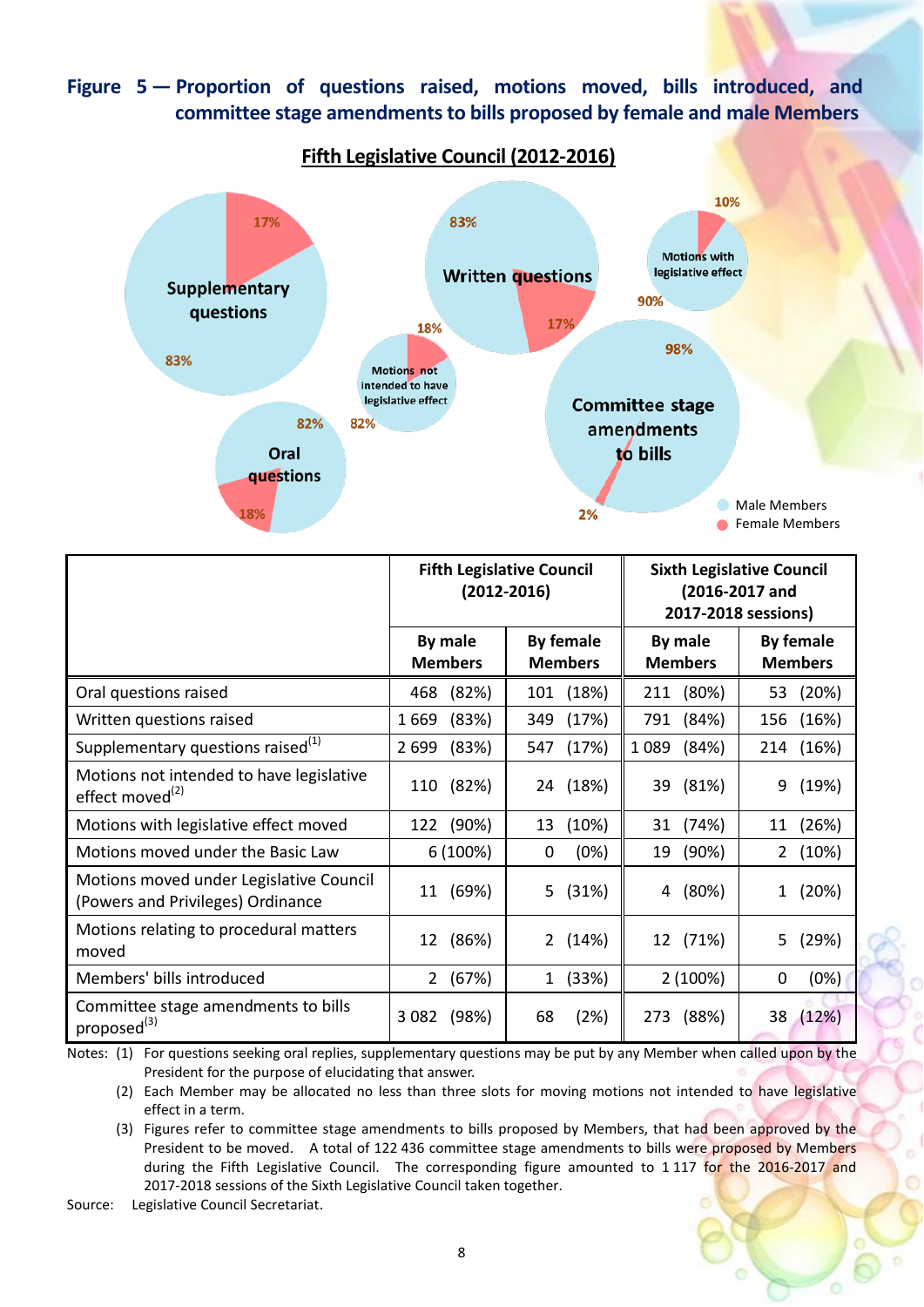## **Figure 6 — Proportion of motions, bills, and committee stage amendments to bills passed to those being moved, introduced and proposed respectively by female and male Members**

![](_page_8_Figure_1.jpeg)

|                                                                                    |                    | <b>Fifth Legislative Council</b><br>$(2012 - 2016)$       |                             | <b>Sixth Legislative Council</b><br>(2016-2017 and 2017-2018 sessions) |  |
|------------------------------------------------------------------------------------|--------------------|-----------------------------------------------------------|-----------------------------|------------------------------------------------------------------------|--|
|                                                                                    |                    | Male Members <sup>(1)</sup> Female Members <sup>(2)</sup> | Male Members <sup>(1)</sup> | Female Members <sup>(2)</sup>                                          |  |
| Motions not intended to                                                            | 55%                | 63%                                                       | 74%                         | 44%                                                                    |  |
| have legislative effect                                                            | (61/110)           | (15/24)                                                   | (29/39)                     | (4/9)                                                                  |  |
| Motions with legislative                                                           | 45%                | 100%                                                      | 68%                         | 91%                                                                    |  |
| effect                                                                             | (55/122)           | (13/13)                                                   | (21/31)                     | (10/11)                                                                |  |
| Motions moved under the                                                            | 67%                |                                                           | 21%                         | 0%                                                                     |  |
| <b>Basic Law</b>                                                                   | (4/6)              |                                                           | (4/19)                      | (0/2)                                                                  |  |
| Motions moved under<br>Legislative Council<br>(Powers and Privileges)<br>Ordinance | 0%<br>(0/11)       | 0%<br>(0/5)                                               | 0%<br>(0/4)                 | 0%<br>(0/1)                                                            |  |
| Motions relating to                                                                | 17%                | 0%                                                        | 25%                         | 0%                                                                     |  |
| procedural matters                                                                 | (2/12)             | (0/2)                                                     | (3/12)                      | (0/5)                                                                  |  |
| Members' bills                                                                     | 50%<br>(1/2)       | 100%<br>(1/1)                                             | 100%<br>(2/2)               |                                                                        |  |
| Committee stage                                                                    | 0.3%               | 0%                                                        | 1.5%                        | 0%                                                                     |  |
| amendments to bills                                                                | $(10/3 082^{(3)})$ | $(0/68^{(3)})$                                            | $(4/273^{(3)})$             | $(0/38^{(3)})$                                                         |  |

Notes: (1) The denominator of the ratio in the bracket refers to the number of motions moved/bills introduced/amendments proposed by *male* Members while the numerator denotes the number of those motions/bills/amendments passed by the Council.

(2) The denominator of the ratio in the bracket refers to the number of motions moved/bills introduced/amendments proposed by *female* Members while the numerator denotes the number of those motions/bills/amendments passed by the Council.

(3) Figures refer to committee stage amendments to bills proposed by Members, that had been approved by the President to be moved.

Source: Legislative Council Secretariat.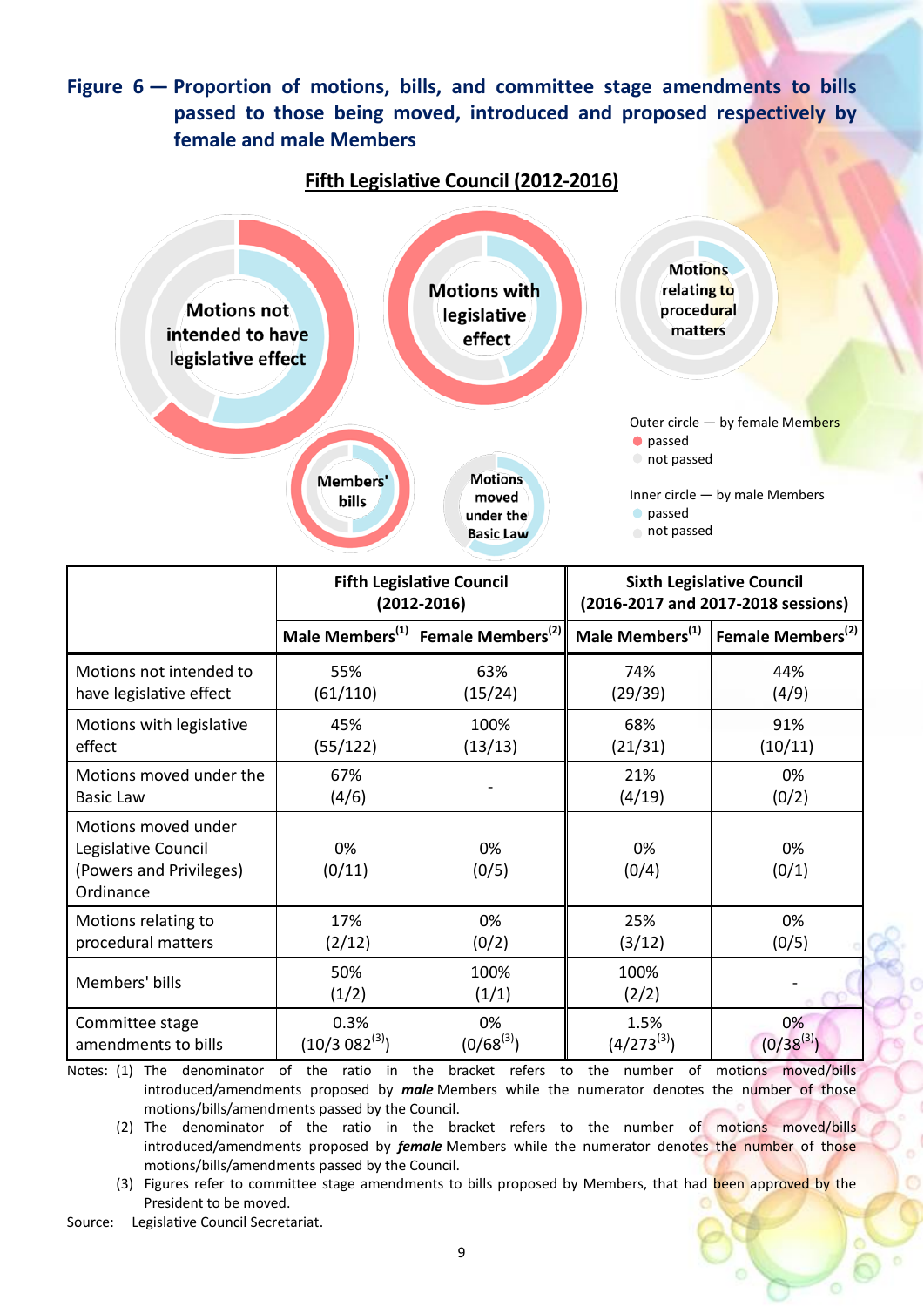## **Figure 7 — Contents of questions raised and motions moved by female Members**

### **Fifth Legislative Council (2012-2016)**

![](_page_9_Picture_2.jpeg)

|                                          | Number of questions <sup>(1)</sup> raised by |                 | Number of motions <sup>(2)</sup> moved by |                   |  |
|------------------------------------------|----------------------------------------------|-----------------|-------------------------------------------|-------------------|--|
|                                          | female Members on                            |                 |                                           | female Members on |  |
| Policy area/subject                      | <b>Fifth Legislative</b>                     | <b>Sixth</b>    | <b>Fifth</b>                              | <b>Sixth</b>      |  |
|                                          | <b>Council</b>                               | Legislative     | Legislative                               | Legislative       |  |
|                                          | $(2012 - 2016)$                              | Council         | Council                                   | Council           |  |
|                                          |                                              | $(2016 - 2018)$ | $(2012 - 2016)$                           | $(2016 - 2018)$   |  |
| Food and Health                          | 84                                           | 43              | 4                                         | $\overline{2}$    |  |
| Security                                 | 54                                           | 22              | $\mathbf{1}$                              | $\mathbf{1}$      |  |
| <b>Transport and Housing</b>             | 53                                           | 30              | $\mathbf{1}$                              | $\overline{2}$    |  |
| Labour and Welfare                       | 46                                           | 19              | 3                                         | $\mathbf{1}$      |  |
| Development                              | 45                                           | 29              | $\mathbf{1}$                              | $\mathbf{1}$      |  |
| Environment                              | 41                                           | 8               | $\overline{2}$                            | $\overline{0}$    |  |
| Education                                | 36                                           | 8               | 5                                         | $\overline{0}$    |  |
| Commerce and Economic                    | 29                                           | 13              | 5                                         | 0                 |  |
| Development <sup>(3)</sup>               |                                              |                 |                                           |                   |  |
| <b>Home Affairs</b>                      | 28                                           | 20              | 5                                         | $\mathbf{1}$      |  |
| Financial Services and the Treasury      | 17                                           | 8               | $\mathbf{1}$                              | $\mathbf{1}$      |  |
| <b>Constitutional and Mainland</b>       | 12                                           | 9               | 5                                         | 0                 |  |
| <b>Affairs</b>                           |                                              |                 |                                           |                   |  |
| Civil Service                            | 8                                            | $\overline{2}$  | 0                                         | 0                 |  |
| Justice                                  | $\overline{2}$                               | 0               | 0                                         | $\Omega$          |  |
| Innovation and Technology <sup>(3)</sup> | $\blacksquare$                               | 1               |                                           | $\Omega$          |  |
| Others (e.g. procedural matters)         | 12                                           | $\overline{2}$  | 16                                        | 19                |  |
| <b>Total number of questions</b>         |                                              |                 |                                           |                   |  |
| raised/motions moved by female           | 450                                          | 209             | 44                                        | 28                |  |
| Members <sup>(4)</sup>                   |                                              |                 |                                           |                   |  |

Notes: (1) Including oral and written questions.

(2) Including motions not intended to have legislative effect, motions with legislative effect, motions moved under the Basic Law, motions moved under Legislative Council (Powers and Privileges) Ordinance, and motions relating to procedural matters.

(3) Prior to the Sixth Legislative Council, questions or motions regarding "Innovation and Technology" were categorised under "Commerce and Economic Development".

(4) A question or a motion can be related to more than one policy area or subject. As such, the total number of questions raised/motions moved by female Members may be less than the summation of the questions raised/motions moved by female Members for individual policy areas or subjects.

Source: Legislative Council Secretariat.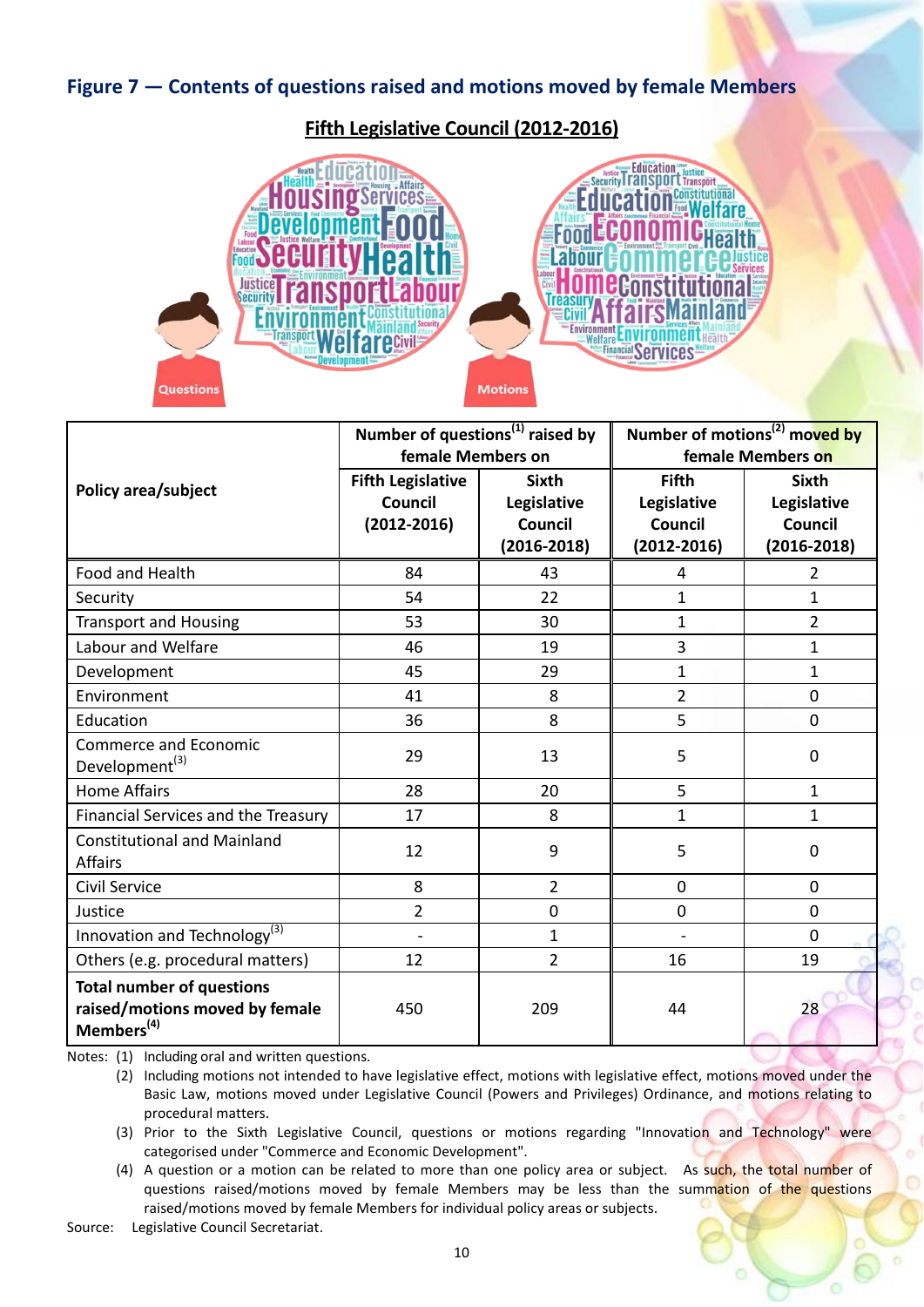### **Part B — The District Council**

![](_page_10_Figure_1.jpeg)

![](_page_10_Figure_2.jpeg)

**Figure 1** Female members **Male members** 

|              | Number of<br>appointed members |              | <b>Number of</b><br>elected members |              |                          | Number of appointed and<br>elected members |
|--------------|--------------------------------|--------------|-------------------------------------|--------------|--------------------------|--------------------------------------------|
|              | Female<br>members              | <b>Total</b> | <b>Female</b><br>members            | <b>Total</b> | <b>Female</b><br>members | <b>Total</b>                               |
| 1985         | 21 (16%)                       | 132          | 17 (7%)                             | 237          | 38 (10%)                 | 369                                        |
| 1988         | 22 (16%)                       | 141          | 27 (10%)                            | 264          | 49 (12%)                 | 405                                        |
| 1991         | 17 (12%)                       | 140          | 24 (9%)                             | 274          | 41 (10%)                 | 414                                        |
| $1994^{(2)}$ |                                |              | 36 (10%)                            | 346          | 36 (10%)                 | 346                                        |
| $1997^{(3)}$ | 50 (11%)                       | 469          |                                     |              | 50 (11%)                 | 469                                        |
| 1999         | 15 (15%)                       | 102          | 57 (15%)                            | 390          | 72 (15%)                 | 492                                        |
| 2003         | 19 (19%)                       | 102          | 71 (18%)                            | 400          | 90 (18%)                 | 502                                        |
| 2007         | 17 (17%)                       | 102          | 78 (19%)                            | 405          | 95 (19%)                 | 507                                        |
| 2011         | 10 (15%)                       | 68           | 79 (19%)                            | 412          | 89 (19%)                 | 480                                        |
| $2015^{(4)}$ |                                |              | 79 (18%)                            | 431          | 79 (18%)                 | 431                                        |

Notes: (1) Following the review of the structure and functions of district organizations in 1998, District Boards were renamed District Councils in January 2000 to underline their vital role in district administration.

(2) The then Governor Chris Patten abolished the appointed membership of District Boards in 1994.

(3) A total of 18 Provisional District Boards were established on 1 July 1997 with members appointed by the Chief Executive to replace the former District Boards members.

(4) On 22 May 2013, the Legislative Council passed the District Council (Amendment) Bill 2013 to abolish the appointment system for the fifth-term District Councils commencing on 1 January 2016.

Sources: Census and Statistics Department, Electoral Affairs Commission, the Government of the Hong Kong Special Administrative Region Gazette (various years) and 《香港選舉資料匯編: 1982年-1994年》(1995).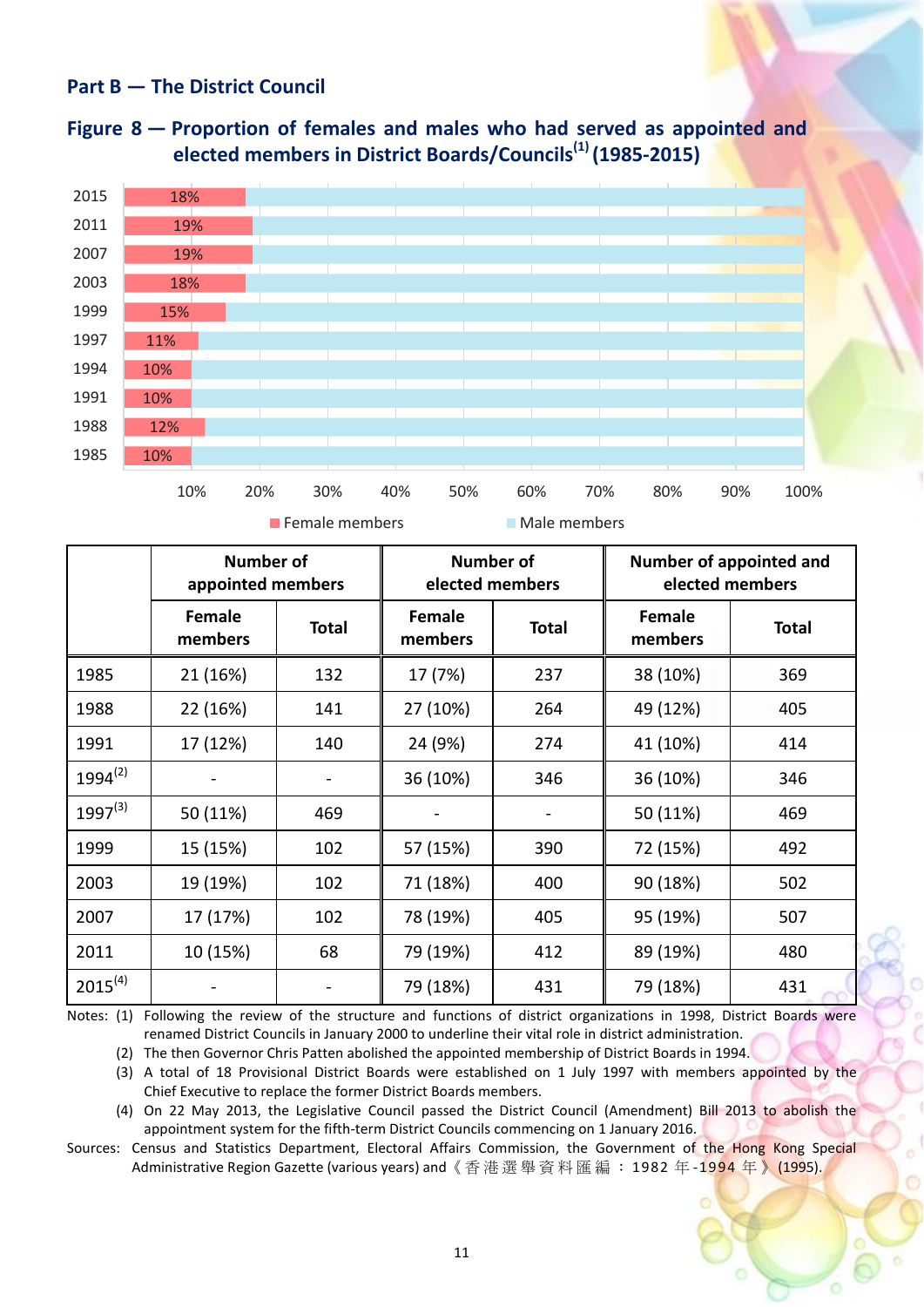# **Figure 9 — Number of female and male candidates and elected candidates in District Council elections (1999-2015)**

![](_page_11_Figure_1.jpeg)

|      | <b>Number of candidates</b> |               |              | <b>Number of elected candidates</b> |          |              |
|------|-----------------------------|---------------|--------------|-------------------------------------|----------|--------------|
|      | <b>Male</b>                 | <b>Female</b> | <b>Total</b> | <b>Male</b>                         | Female   | <b>Total</b> |
| 1999 | 669 (84%)                   | 129 (16%)     | 798          | 333 (85%)                           | 57 (15%) | 390          |
| 2003 | 691 (83%)                   | 146 (17%)     | 837          | 329 (82%)                           | 71 (18%) | 400          |
| 2007 | 740 (82%)                   | 167 (18%)     | 907          | 327 (81%)                           | 78 (19%) | 405          |
| 2011 | 752 (82%)                   | 163 (18%)     | 915          | 333 (81%)                           | 79 (19%) | 412          |
| 2015 | 754 (81%)                   | 181 (19%)     | 935          | 352 (82%)                           | 79 (18%) | 431          |

Source: Census and Statistics Department.

![](_page_11_Figure_4.jpeg)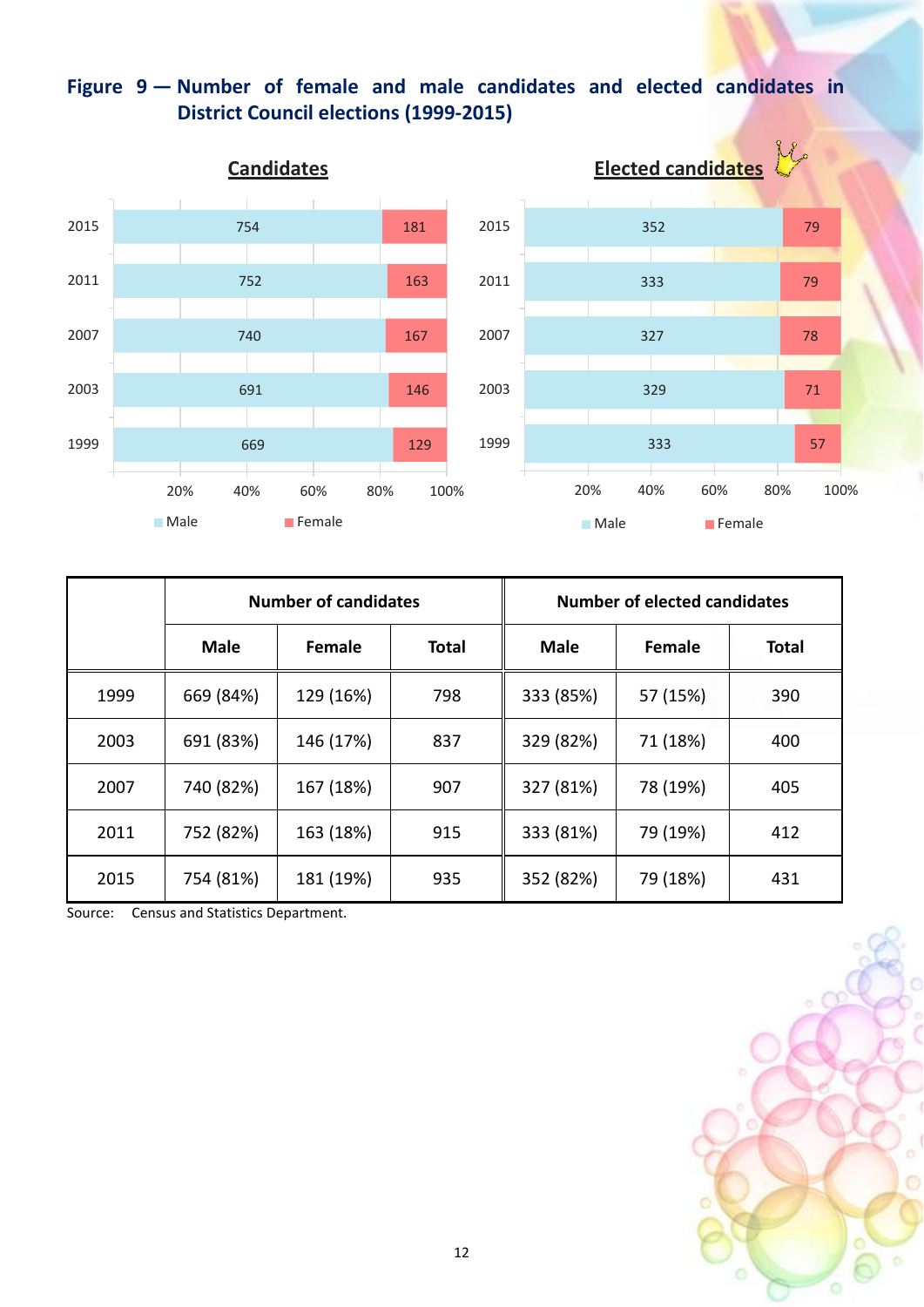## **Part C — The Government and the public sector advisory and statutory bodies**

![](_page_12_Figure_1.jpeg)

![](_page_12_Figure_2.jpeg)

| $Year^{(1)}$ | <b>Female members</b> | <b>Total number of members</b> |    |
|--------------|-----------------------|--------------------------------|----|
|              | <b>Official</b>       | <b>Unofficial</b>              |    |
| 1976         | $\mathbf 0$           | (7%)<br>1                      | 14 |
| 1981         | $\mathbf 0$           | $\mathbf 0$                    | 15 |
| 1986         | $\mathbf 0$           | 2(13%)                         | 16 |
| 1991         | $\mathbf 0$           | 3(21%)                         | 14 |
| 1996         | (9%)<br>$\mathbf{1}$  | 2(18%)                         | 11 |
| 2001         | (8%)<br>$\mathbf{1}$  | 2(17%)                         | 12 |
| 2006         | 2(7%)                 | 2(7%)                          | 29 |
| 2011         | 3(11%)                | 3(11%)                         | 28 |
| 2016         | (3%)<br>$\mathbf{1}$  | 3(10%)                         | 31 |
| 2017         | (3%)<br>1             | (9%)<br>3                      | 32 |

Note: (1) Year-end figures.

Sources: Hong Kong Yearbook (various years) and Press Releases of the Government of the Hong Kong Special Administrative Region (various years).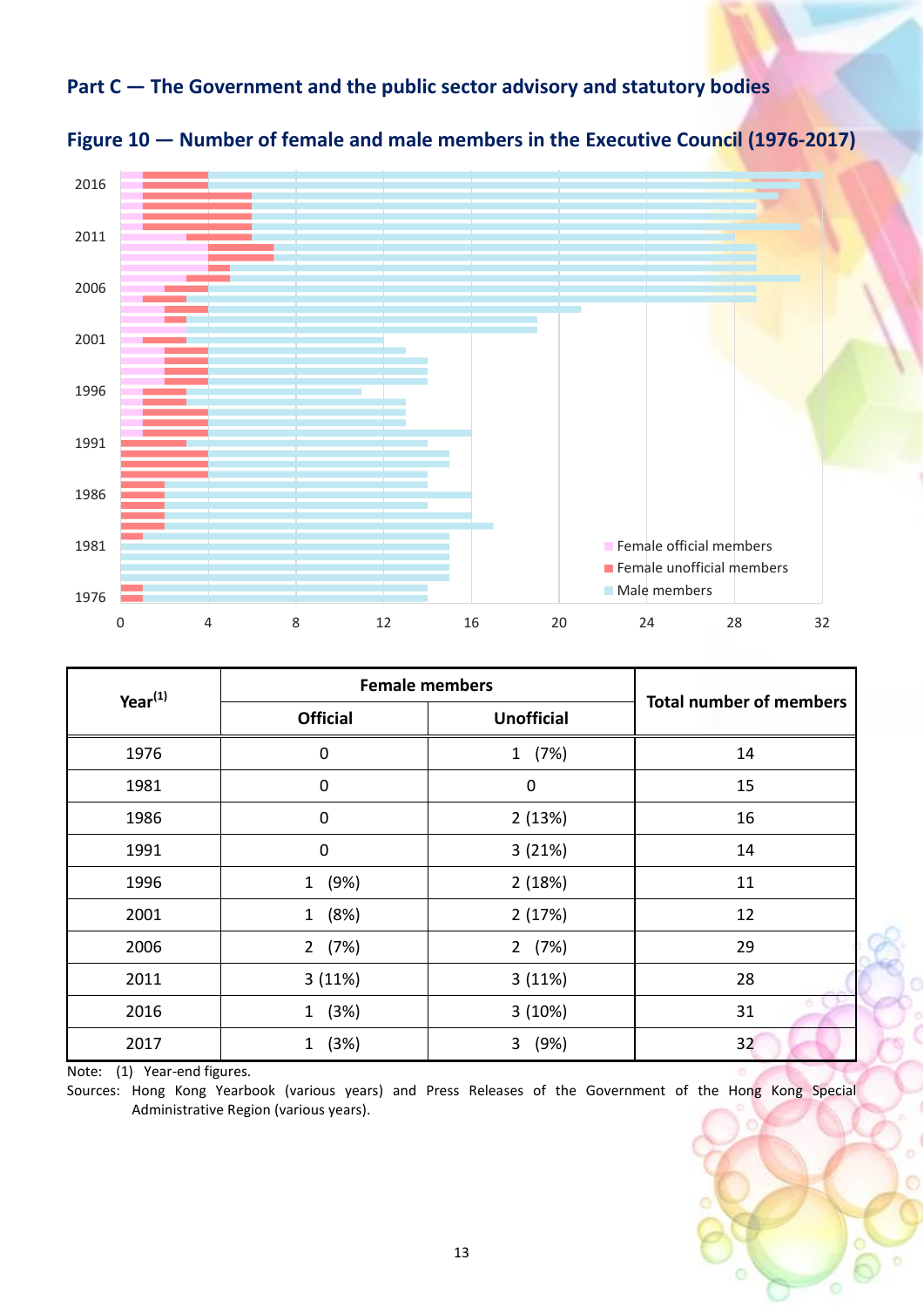![](_page_13_Figure_0.jpeg)

|                          | <b>Male</b>      | Female           | <b>Total</b> |
|--------------------------|------------------|------------------|--------------|
| July 2002 <sup>(2)</sup> | 11 (79%)         | 3(21%)           | 14           |
| July 2007 <sup>(2)</sup> | 12 (80%)         | 3(20%)           | 15           |
| July 2012 <sup>(2)</sup> | 14 (93%)         | (7%)<br>1        | 15           |
| July 2017 <sup>(2)</sup> | 15 (94%)         | (6%)<br>1        | 16           |
| July 2018 <sup>(2)</sup> | 14 $(88%)^{(3)}$ | 2 $(13\%)^{(3)}$ | 16           |

Notes: (1) Principal officials comprise the Secretaries of Departments and the Directors of Bureaux who are appointed under the Accountability System introduced on 1 July 2002, when the second term of the Government commenced.

(2) Month-end figures.

(3) Percentages may not add up to 100% due to rounding.

Sources: Census and Statistics Department and Press Releases of the Government of the Hong Kong Special Administrative Region (various years).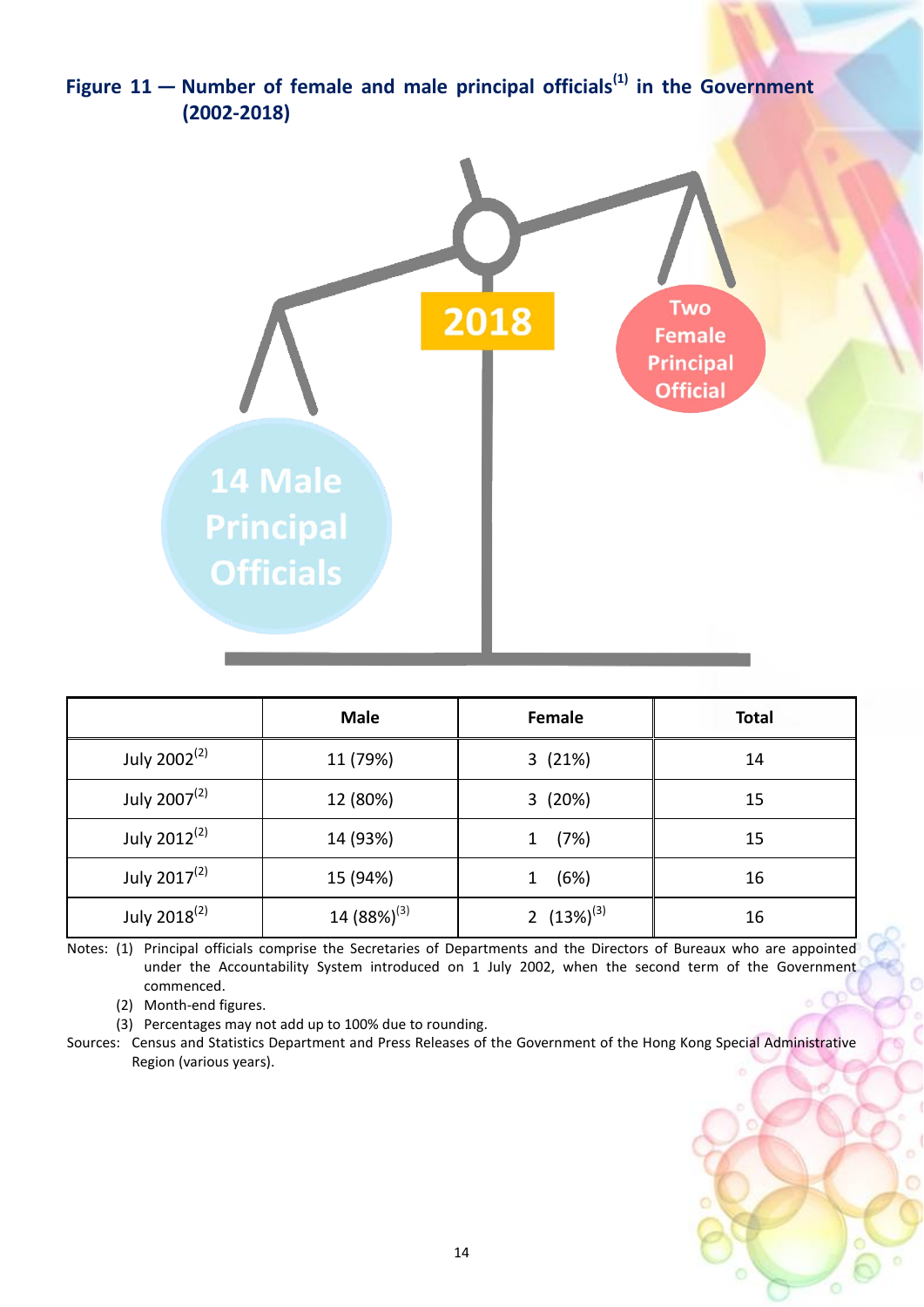# **Figure 12 — Proportion of female and male members in the public sector advisory and statutory bodies (1998-2017) (1),(2)**

![](_page_14_Figure_1.jpeg)

**F** Female members **Male members** 

|      | <b>Male</b> | Female      | <b>Total</b> |
|------|-------------|-------------|--------------|
| 1998 | 3 695 (84%) | 725 (16%)   | 4 4 2 0      |
| 1999 | 3759 (83%)  | 758 (17%)   | 4517         |
| 2000 | 3721 (83%)  | 789 (17%)   | 4 5 1 0      |
| 2001 | 3770 (81%)  | 888 (19%)   | 4658         |
| 2002 | 3 743 (79%) | 973 (21%)   | 4716         |
| 2003 | 3 602 (77%) | 1 050 (23%) | 4 6 5 2      |
| 2004 | 3 586 (76%) | 1 144 (24%) | 4730         |
| 2005 | 3 660 (75%) | 1 236 (25%) | 4896         |
| 2006 | 3 678 (74%) | 1 289 (26%) | 4 9 6 7      |
| 2007 | 3 822 (73%) | 1 381 (27%) | 5 2 0 3      |
| 2008 | 3 886 (72%) | 1 484 (28%) | 5 3 7 0      |
| 2009 | 4 168 (73%) | 1 567 (27%) | 5735         |
| 2010 | 4 051 (71%) | 1 663 (29%) | 5 7 1 4      |
| 2011 | 3 966 (69%) | 1 805 (31%) | 5771         |
| 2012 | 3 871 (67%) | 1866 (33%)  | 5737         |
| 2013 | 4 038 (68%) | 1936 (32%)  | 5974         |
| 2014 | 4 154 (68%) | 1951 (32%)  | 6 1 0 5      |
| 2015 | 4 434 (69%) | 1 999 (31%) | 6433         |
| 2016 | 4 374 (68%) | 2 033 (32%) | 6 4 0 7      |
| 2017 | 4 497 (68%) | 2 156 (32%) | 6653         |

Notes: (1) The public sector advisory and statutory bodies ("ASBs") include advisory boards and committees; nondepartmental public bodies; regulatory boards and bodies; appeal boards; advisory and management boards of trusts, funds and funding schemes; public corporations and other boards and committees. As at end-December 2017, there were about 490 ASBs comprising both Government officials and members of the public. The statistics in this Figure only cover members of the public who served on these bodies, and some served on more than one ASB.

(2) Figures as at end-December.

Source: Home Affairs Bureau.